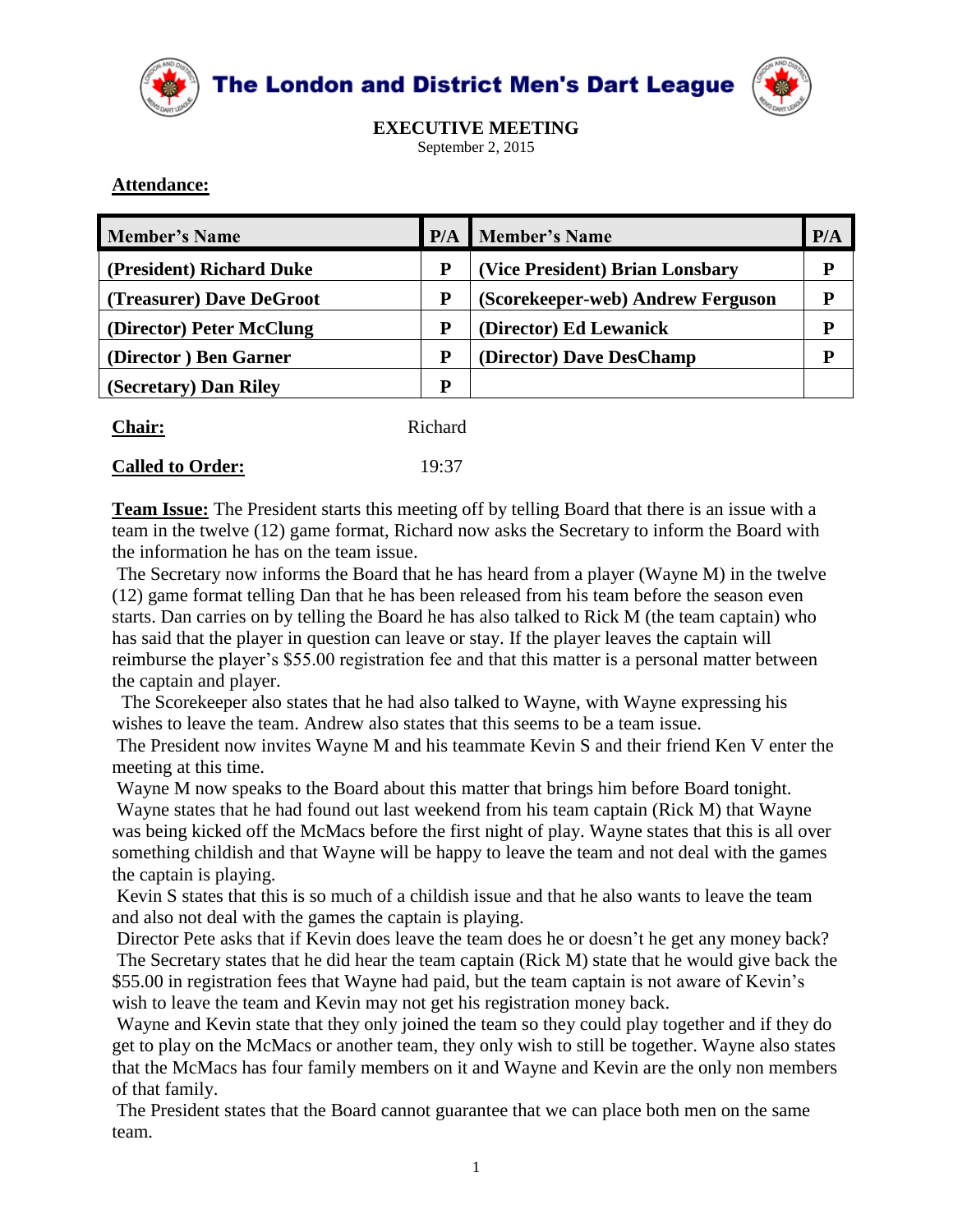



## **EXECUTIVE MEETING**

September 2, 2015

**Team Issue:** The Scorekeeper states that usually if a player quits a team, that player is done for the season.

Wayne is willing to walk away (with his registration money) but he will stay if the captain also keeps Kevin and Wayne states that he would not make any issues.

Both members express that they only want to play darts in the League.

The President now ask the members to leave while the Board discusses this matter and Wayne, Kevin and Ken leave the meeting at this time.

The Board discusses this matter and the different issues that are included after hearing from the members.

After a long discussion the Board agrees that we will let both Wayne M and Kevin S leave the McMacs. Both Wayne and Kevin will have to pay \$60.00 each if they get on another team and Kevin will have to be released by the captain of the McMacs. It is noted that Wayne has been promised his registration money (\$55.00) back from the McMacs, but there is no guarantee that the captain will repay Kevin's registration fee.

Both members are welcomed back into the meeting.

The President now informs Wayne and Kevin that the Board will allow both players to be placed on the players looking for teams list. Richard also tells Wayne that his old captain has promised to repay the \$55.00 registration fee, but there is no guarantee Kevin will get his release from the team or even get his registration fee back to play with another team. Kevin must get his release from the team for Kevin to possibly play on another team for this season.

Both Wayne and Kevin thank the Board and apologizes for having to bring this matter before the Board.

The President states that it was better to have this happen now at the beginning of the season, other than later when neither player could play on any other team.

Before Wayne and Kevin leave the meeting, the Scorekeeper asks them which format Wayne and Kevin wish to play in.

 Their answer is the six (6) game format, so they do not have any way of playing their old team for this season. Wayne, Kevin and Ken leave the meeting.

**Past Minutes:** The minutes from the July 22 (Aug) meeting were emailed to the Board by the Secretary last weekend for their approval at tonight's meeting. With the Board noting a couple spelling mistakes and the Secretary motions to accept the minutes, seconded by Director Ben, carried.

**Financial Report:** The Treasurer states that we currently have \$30,554.50 in the bank account. Dave now hands out his monthly report to the Board and explains that both team and singles registration is under the membership dues.

The President asks the Treasurer if he could change how Dave places these items differently, so it could be easier for the Review Committee to follow the registration of the membership.

Dave agrees and he will change the way which deposit and total (Teams & Singles) is noted in his reports.

A question from the Vice President about the \$380.00 League start up has been asked.

The Treasurer answers the Vice President by saying that the cost he sees is from the deposit for the start up of the League and Dave will have it finalized for the next meeting.

The Treasurer motions to accept Financial Report and seconded by the Vice President, carried.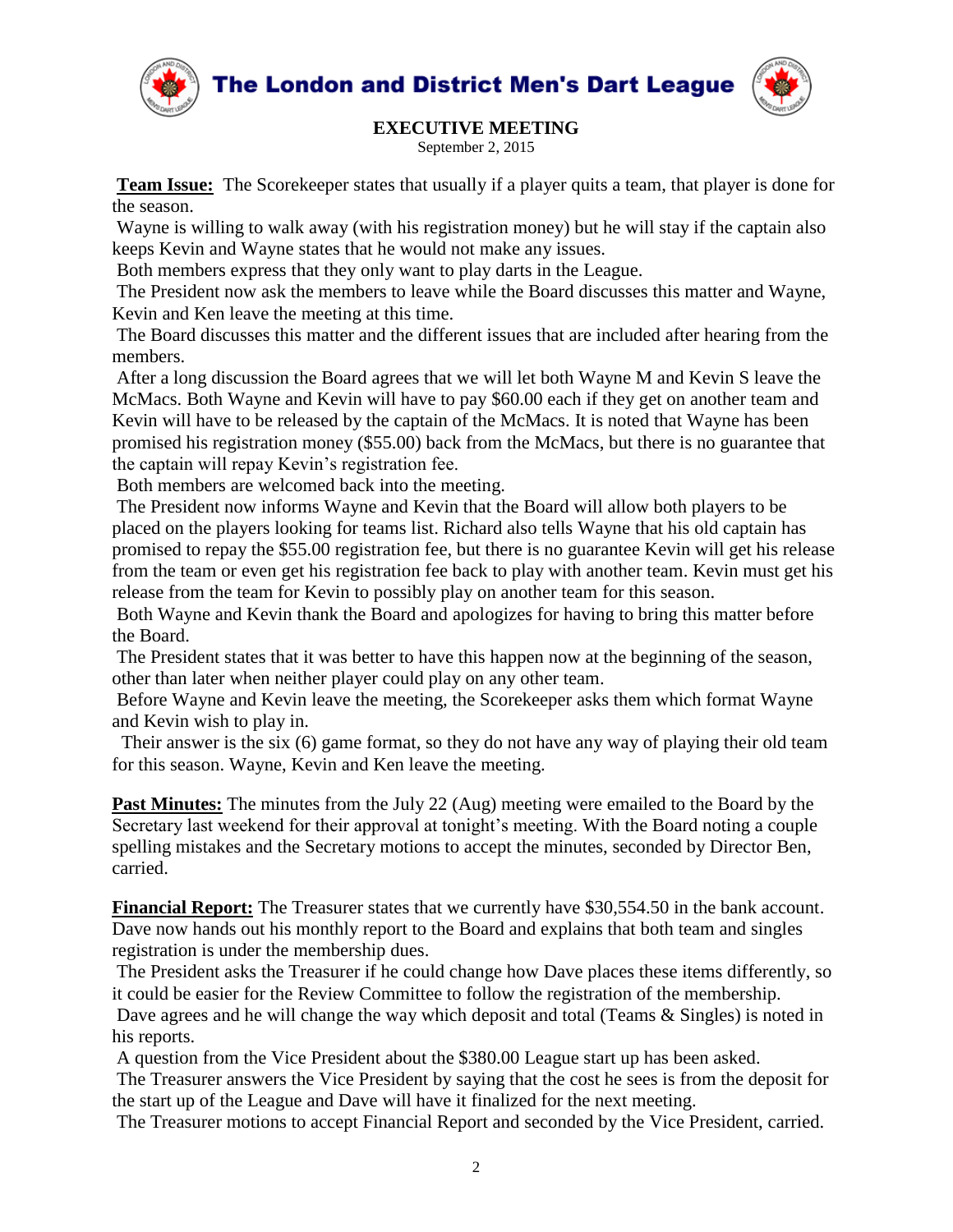



## **EXECUTIVE MEETING**

September 2, 2015

**Reports of Officers:** The Secretary starts by handing over \$114.00 and the paper copy of the Bell bill to the Treasurer. This is a two (2) month payment and Dan states that there is an extra fee in the bill which Dan paid the extra \$4.00 for. Dan also hands over all the receipts from Staples he has.

The Secretary also hands over the first new/replacement players list to the Treasurer with a total of \$420.00 in cash and cheques.

The Secretary now reads an email from Howard J asking for a refund of \$40.00 for the unused banquet tickets that Howard didn't use.

The Treasurer states that he did agree to repay Howard the \$40.00, but that was last season before the banquet and Dave states that he will issue a cheque to Howard for the \$40.00 only if the Board now agrees.

After a long discussion Director Ben motions that the League refund the \$40.00 to Howard (in a cheque), seconded by the Vice President. Motion is carried with three against.

The Secretary now reports that all of the charity cheques have been given out to the respective charities.

The Secretary now reads an email from Nicole at Sanders Pro requesting that the unused players' cards be returned to Sanders for use for next year. Dan states that he is against this request since Dan has never been asked for the membership cards are returned before. But Dan's main opposition is that Dan will not be going back to Sanders every time he runs out of player cards due to the signing of new or replacement players which happen all season.

Dan reads his email response to the original request for the cards with Dan noting in that email that the Board was going to make changes to the membership cards, but Sanders had already had the cards printed for this year. Dan carries on by stating that the new players cards do not say if there is any discount for League members (last year had 13% off on them), only the logo from British Darts.

The Vice President states he went to Sanders to purchase some new dart boards for the Moose 1300 and didn't receive any discount for his purchases.

After some discussion the Board agrees that the President will contact Sanders about both the 13% discount and the returning of the unused player cards.

The Treasurer now reports that he has \$215.00 in player registration from the Singles League and that Dave also has \$180.00 in player add on which the Secretary has included those players names on his new/replacement players list.

Dave also hands over the \$40.00 cheque for Howard J to the Secretary for Dan to deliver to Howard. Dave notes that he also has a thank you letter and receipt from the Boys and Girls Club (one of last year's charities).

The Vice President states that the pens (180's) should be placed into the League lock up plus the apparel that Brian has as well.

The Treasurer now does a quick count of the toques that the Vice President had.

Brian also reports that the Secretary's cell phone is not working, which Dan states there is nothing wrong with his phone and wonders if a simple mistake was made when dialing Dan's cell number or the number for the League.

There are no reports from Director's Dave and Pete at this time.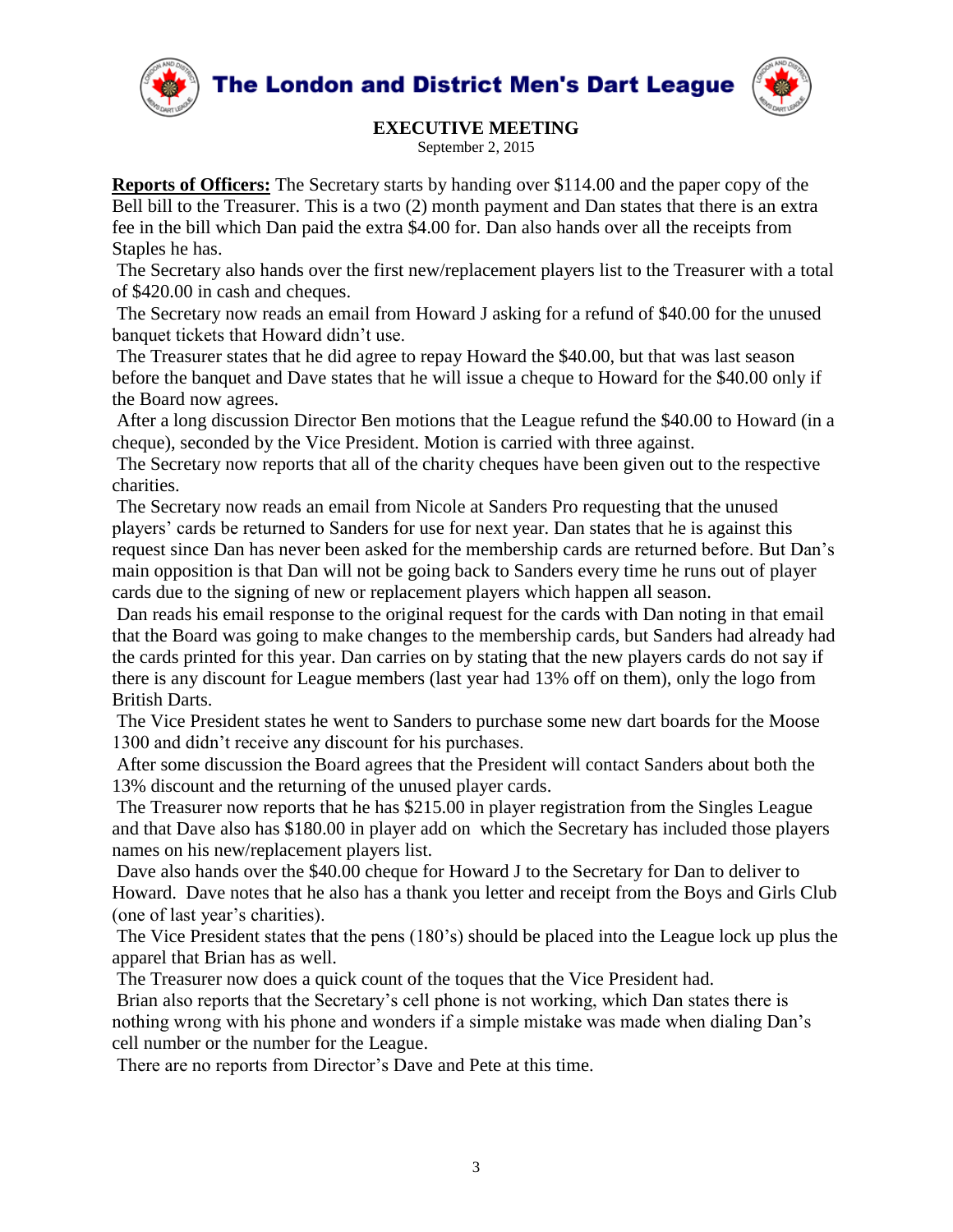



**EXECUTIVE MEETING**

September 2, 2015

**Reports of Officers:** Director Ed reports that the last tournament did finish late and hands over the paperwork to the Scorekeeper and the registration sheet to the Treasurer. Ed notes that all monies taken in at registration were paid out to the top two winning teams. Ed also notes that he hasn't done anything on the League pens yet, due to an illness, he will get the pens ordered ASAP.

Director Dave suggests that we change the name of the last tournament from the Capt-Co-Captain/Memorial to another possible name for next year. Dave says that he doesn't think the name of this tourney is proper since it is open to everyone that played last year and the players that are playing this year.

Director Ben reports that the Inspection Committee has all but finished their inspections and hand over the reports from every venue to the Secretary. The venues that don't have inspection sheets for are Lambeth and Byron Legions and Black Diamond. These venues will have the inspection reports before the next meeting and that Ben has also given out all of the venue schedules to the venues for this season.

The Scorekeeper reports that the website is ready and the Singles League schedules are done and will be posted online with some name corrections. Andrew states that there are 12 players in the Intense format (Duchess), 24 players in the Intermediate format (Victory) and 20 players in the Intro format (Corps).

Andrew strongly suggests that we start looking for other possible venues for the Singles League for next season if the Singles League keeps growing and the Board agrees with this suggestion. A small 10 minute break is now taken (20:52-21:04).

**Old Business:** The computer issues are now brought up by the Secretary, which both the President and Director Ben will look into and report on for the next meeting

The President now discusses the new Executive shirts and shows the Board the design that we will go with and asks if everyone is okay with the final design. After some discussion the Board agrees on a final design and the President reminds everyone that the Board all agreed to pay an extra \$20.00 each from our own pockets that will go towards the costs of the shirts.

The Scorekeeper suggests that these shirts should note that the League started in 1946 and that this should be noted on the shirts, the Board agrees.

The President states that the shirts will cost \$75.75 (per shirt taxes and shipping included), which are comparable with the costs from the last season with the extra \$20.00 from the Board members and that the shirts will be ready for the October meeting.

Director Ed also notes that the costs of the League pens have gone up to 40 cents apiece. The original price was a sale price and Ed is asked to make sure that the ink in these pens will be black. The Board is okay with the different price.

The Treasurer asks if the 180's shot at the last tournament count.

The Board discusses and agrees that the 180's will count for only the League members that are playing this season.

**New Business:** The subject of the GIC is now discussed with the Board agreeing to get a GIC for this season.

Director Dave motions that \$25,000.00 be placed aside in a GIC for this season, seconded by Director Ben, carried.

The President will meet the Treasurer at the bank when Dave is ready to get the GIC.